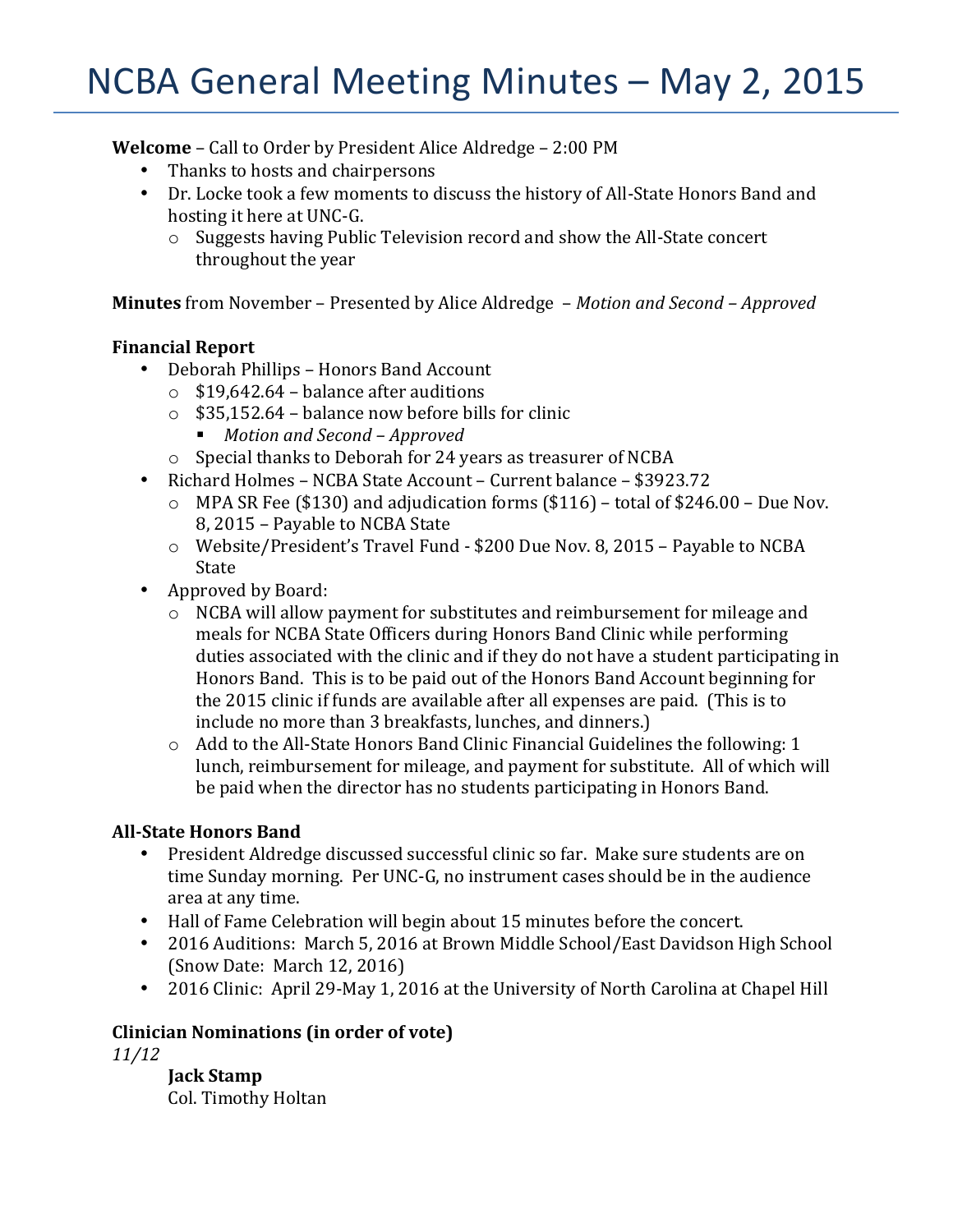Michael Votta Steve Peterson Even Feldman Brant Karrick

# *9/10*

# **Dave Ragsdale**

Evan Feldman Timothy Holtan Brandt Karrick (tie) John LaCognata (tie)

*MS*

# **Jeff Scott**

Michael Sweeney Mary Land Tiffany Hitz Erin Cole David Santiago

# **Auditions Committee** – Michael Wilson

- This committee is actually responsible for everything pertaining to Honors Band not just auditions
	- $\circ$  "HONORS BAND COMMITTEE"
- Districts need to make sure the NCBA website is correct for members of this (and other) committees
- There is a new Percussion Rudimental Solo Look for a survey soon
- Rebecca Best made a presentation about Blind Auditions
- Two judges behind screen
- A third band director brings the student into the room and reads a script
- She showed a video of a sample audition using this method *Discussion*
- Is the third Band director necessary?
- Committee will discuss this at next meeting.
- Let your district rep know if you have other concerns

# **Concert Band MPA** – Rodney Workman

- Over 500 bands participated this year
- "New music" listening session publishers provided lots of scores  $\circ$  Please listen and submit to add music
- Committee met today and discussed some concerns
- Committee will meet this summer to discuss major concerns
- Rodney will submit report to districts which should be presented in Fall Meetings
- Solo & Ensemble is under this committee's responsibilities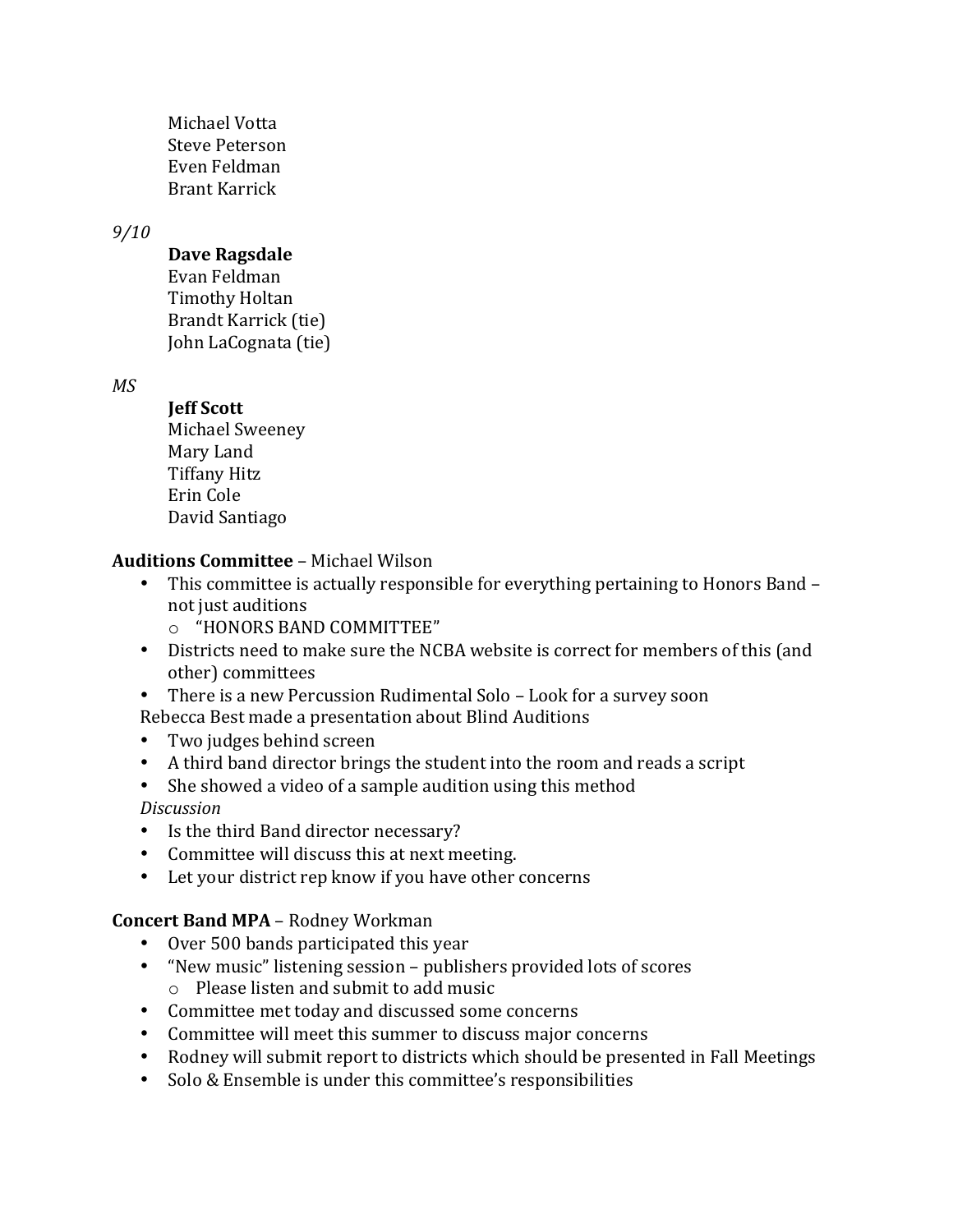$\circ$  This summer Brent Harris will chair a sub-committee to revise the Solo & Ensemble Adjudication form. The plan will be to present in November and used in 2016.

# **Marching Band Committee**

- Financial Report - **\$6,634.31**
- **PLEASE NOTE CHANGE MISPRINT ON AGENDA APPLICATIONS TO HOST MUST BE SUBMITTED TO TOMMY SMITH WITH REQUIRED FEES BY JUNE 1, 2015.**
- Adjudicator Training this summer:
	- o July 9th East Lincoln HS
	- $\circ$  July 14th North Garner MS
	- $\circ$  July 16th East Carolina University
- Results from survey showed state voted on looking into the concept of a State Invitational

# **Mentor Committee**

• Board approved Windy Fullagar to serve as section rep for NCMEA Mentor **Committee** 

# **NCMEA Staff Development Conference**

- Some of the clinicians: David Starnes, Jeff Scott, Robert Sheldon
- Please come and try to stay through Tuesday

## **Website**

• Ruth Peterson – Keep her and her mother in your thoughts and prayers. She does an exceptional job with website.

## **Other Business**

- The Board decided"
	- $\circ$  The NCBA Webmaster has authority to make changes to the bylaws as submitted by NCBA Secretary after meetings.
	- $\circ$  NC Honors Band Audition and Clinic Chairs should be ex-officio members of the Auditions [All-State Honors Band] Committee.
	- $\circ$  Directors who make a request to not be present must make their request to the state president in written form **no later than 2 weeks before the audition.** (Otherwise students will not be allowed to audition.)
	- o Auditions for All-State Honors Band will begin at the conclusion of the director's meeting. All students need to be on campus by 12:00 noon.
	- $\circ$  Districts will be allowed to pay a stipend webmasters.
- Award of Excellence Photo and Bio due to Alice by Oct 1, 2015
- Hall of Fame Nominations Due July 1, 2015 Form is online.
- Building Better Bands Clinic June 17-18 at Meadowlark Middle School in Winston-Salem, NC - Thank you, Matt Liner
	- $\circ$  Lots of great clinicians